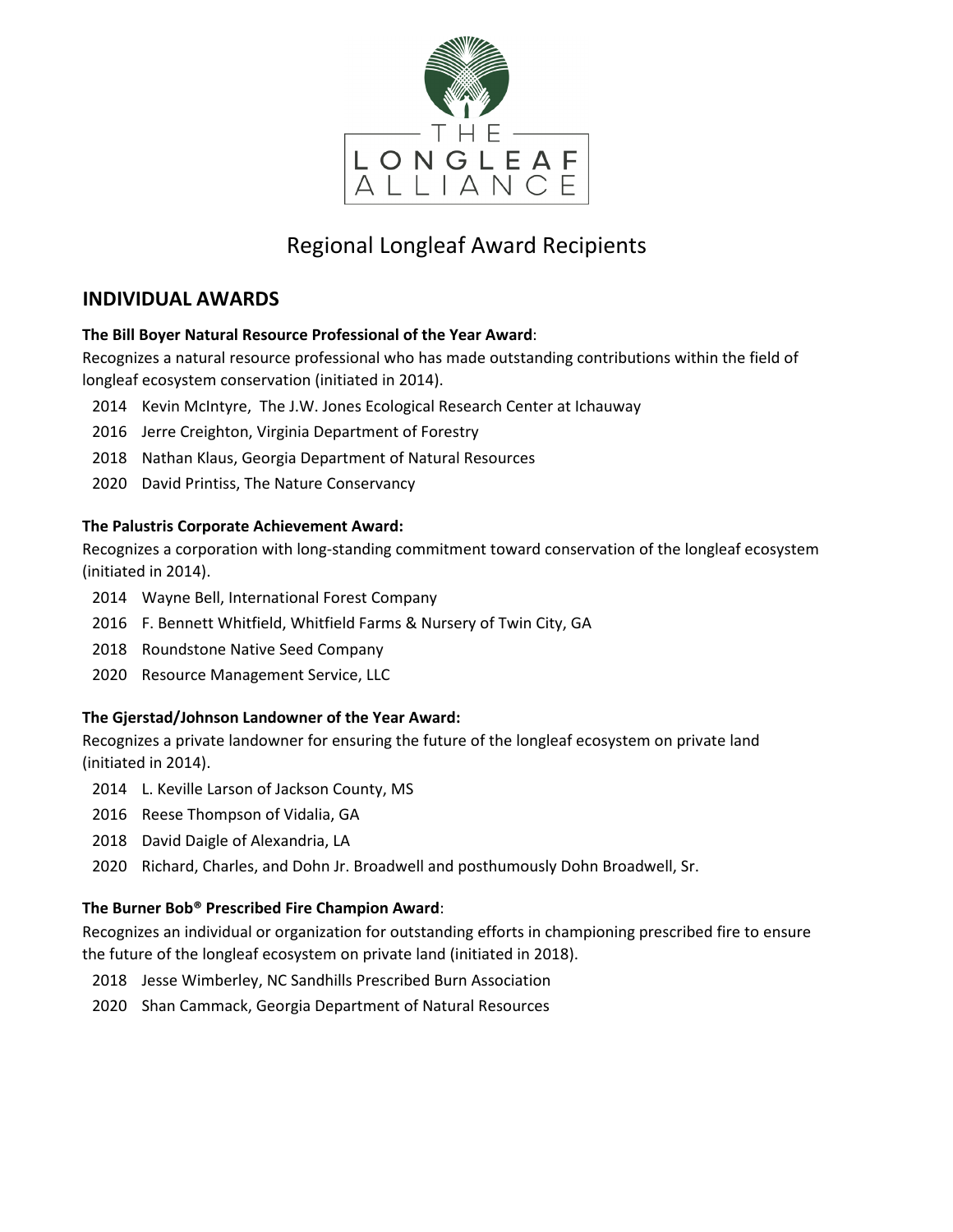

# Regional Longleaf Award Recipients

### **A True Longleaf Champion Award:**

Recognizes a lifetime of dedication to the conservation and restoration of the South's iconic forest (initiated in 2014).

- 2014 Glen Gaines, US Forest Service
- 2016 Tim Beaty, DPW, Environmental Division, Fish and Wildlife Branch, Fort Stewart Hervey McIver, The Nature Conservancy
- 2018 Vivian Beech of Grand Bay, AL Luther Jones, Natural Resources Conservation Service (retired) Clay Ware, US Fish and Wildlife Service (retired)
- 2020 Robert Abernethy, The Longleaf Alliance (retired) Louis Bacon Lynda Guerry Beam of Georgia Stella Osborn, Fish and Wildlife Branch, Fort Stewart (posthumous honor) William Pickens, North Carolina Forest Service (retired)

## **CONSERVATION PARTNER AWARDS**

### **Natural Resources Conservation Service Team Achievement Award:**

Recognizes an NRCS team who has gone above-and-beyond the call of duty in delivering longleaf restoration for private landowners (initiated in 2016).

- 2016 NRCS Louisiana Team
- 2018 NRCS Chesterfield County Field Office
- 2020 NRCS Alabama Team

### **Department of Defense Team Achievement Award:**

Recognizes a DOD team who has gone above-and-beyond the call of duty in managing and restoring the longleaf ecosystem on Military Installations(initiated in 2016).

- 2016 Eglin Air Force Base, Natural Resource Team
- 2018 Georgia Sentinel Landscape Team
- 2020 Department of Defense Team at Tyndall Air Force Base